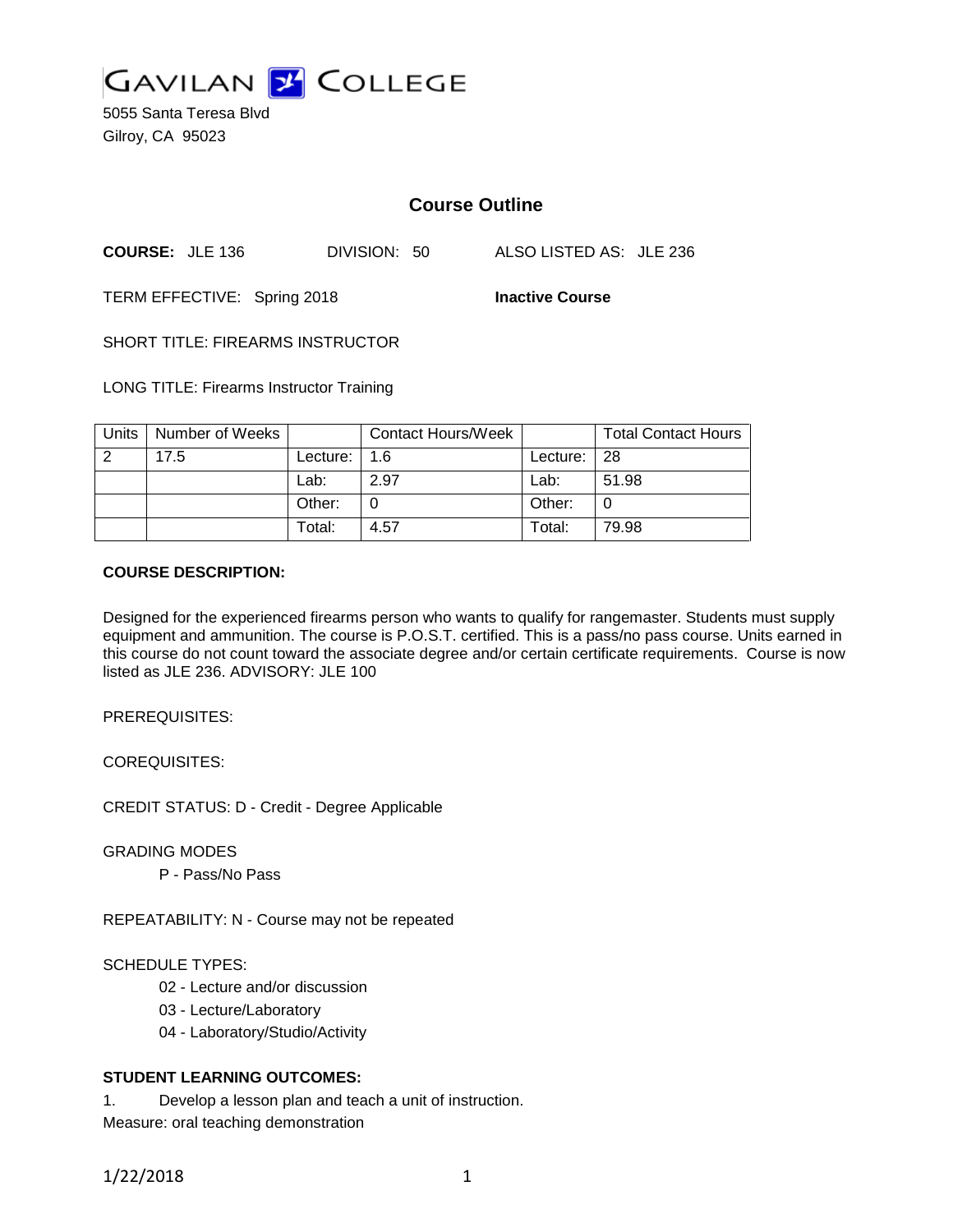ILO: 1,2,3,6

2. List range safety rules and describe the basic techniques of shooting. Measure: written exam, role play ILO: 2,3

3. Demonstrate proper use of a handgun, rifle and shotgun on the range and apply all firearms principles learned in class to the range activities.

Measure: performance and demonstration ILO: 2,3,6

4. Verbally give commands running the range with dry and live fire. Measure: project, performance ILO: 1, 2, 3, 6, 7

5. Recognize and apply various adult learning strategies and utilize effective ways of training, teaching, and communicating.

Measure: performance, demonstration ILO: 1,2,3,

CONTENT, STUDENT PERFORMANCE OBJECTIVES, OUT-OF-CLASS ASSIGNMENTS

Inactive Course: 10/23/2017

Course is now listed as JLE 236.

2 Hours

CONTENT: I. REGISTRATION / INTRODUCTIONS

- A. Registration and Materials Distribution
- B. Instructors
- 1. Instructor Introductions
- 2. Background and Qualifications
- C. Students Introduction Activity (Required)
- 1. Student Introductions
- 2. Class Photo
- D. Goals and objectives of the course
- 1. Not a "how to shoot" school
- 2. Instructor and evaluator development emphasis to train shooting

STUDENT PERFORMANCE OBJECTIVES (SPO): Identify the role of the range master

OUT-OF-CLASS ASSIGNMENTS: Reading assignment

2 Hours

CONTENT:

- II. RANGE SAFETY AND RANGE RULES
- A. Range Rules and Regulations
- 1. Handout #1: Range Rules Sheet
- 2. General Rules and Range Specific Information
- B. Responsibilities of the Range Master
- 1. Physical Safety Inspection of the Range
- 2. Unauthorized persons
- 3. Physical hazards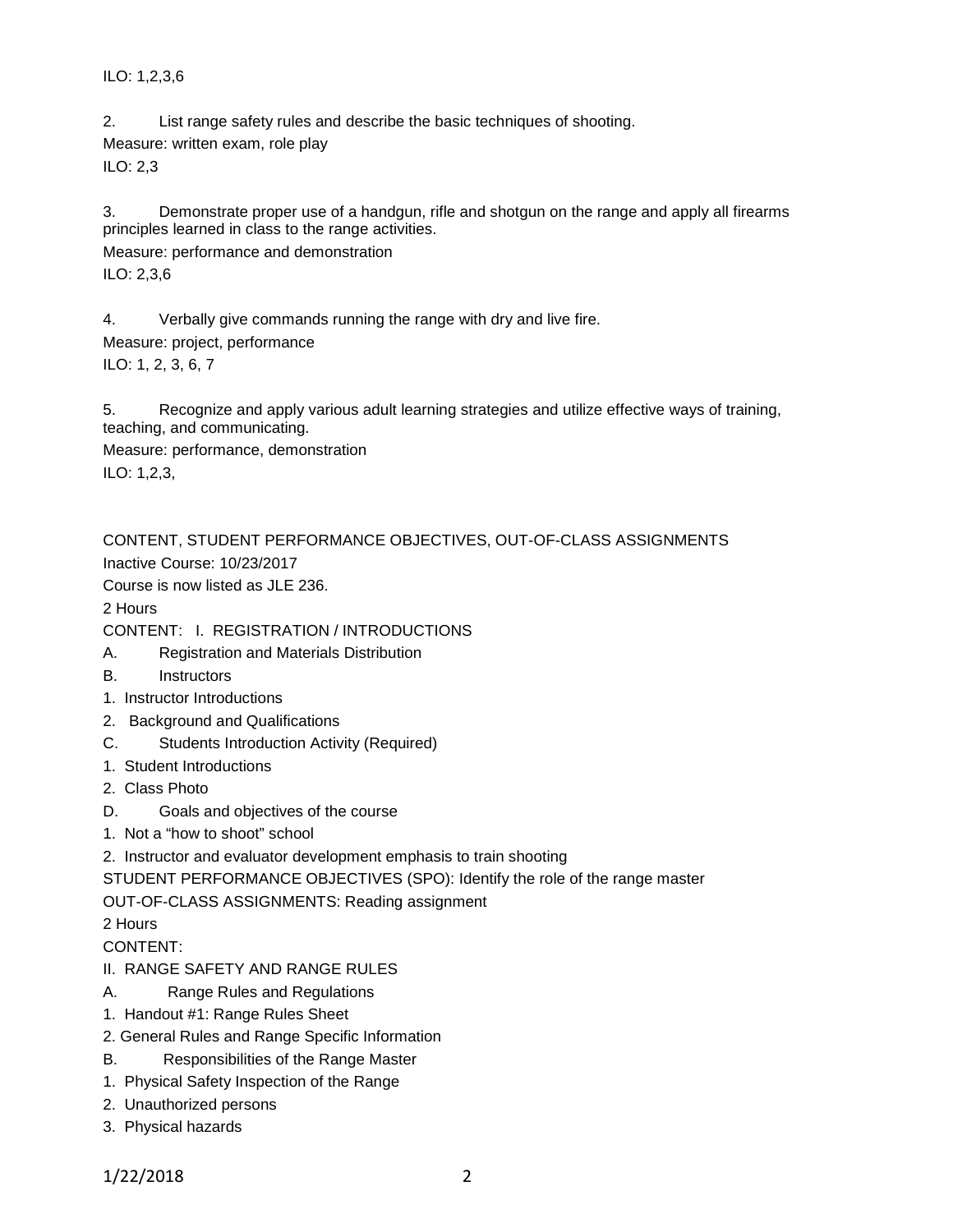- 4. Physical presence required
- 5. Weapons and ammunitions checked
- 6. Eye and ear protection equipment
- C. Classroom Handling of Weapons
- 1. No loaded weapons in the classroom
- 2. Instructor entry inspections
- 3. Weapons handling limited to instruction
- 4. Weapons displayed or used in instruction
- D. Range House Handling of Weapons
- 1. Under direction of the Range Master
- 2. Weapons will be holstered, uncased, cleaned, loaded and unloaded

where and when designated

- E. Home Firearms Safety
- 1. Handout #2: Laws Regarding Firearms Security
- 2. Security vs. Accessibility
- 3. Home Security Devices and Techniques
- F. Health Issues
- 1. Lead poisoning
- 2. Common precautions at home and on the Range

SPO: Apply rules of safety responsibilities of becoming a range master

OUT-OF-CLASS ASSIGNMENTS: Reading assignment

4 Hours

CONTENT:

- III. SHOOTING PRE-TEST
- A. Required Exercise to complete the Firearms Instructor Course
- 1. Student(s) failing to meet minimum score will not be allowed
- to complete the course
- 2. Used to determine level of ability prior to training
- 3. Qualification follows FBI Bull's-eye Course
- 4. Weapons and ammunition inspection
- B. Description of the Shooting Pre-Test Course
- 1. Slow Fire Phase
- 2. Timed Fire Phase
- 3. Rapid Fire Phase
- 4. Minimum Qualification

SPO: Demonstrate minimum shooting score to continue course.

OUT-OF-CLASS ASSIGNMENTS: Cleaning and inspection of weapon

5 Hours

CONTENT:

IV. HANDGUN NOMENCLATURE, CARE, CLEANING AND MAINTENANCE

- A. Revolver
- 1. Nomenclature
- 2. Breakdown
- 3. Cleaning
- B. Semi-automatic Pistol
- 1. Nomenclature
- 2. Breakdown
- 3. Cleaning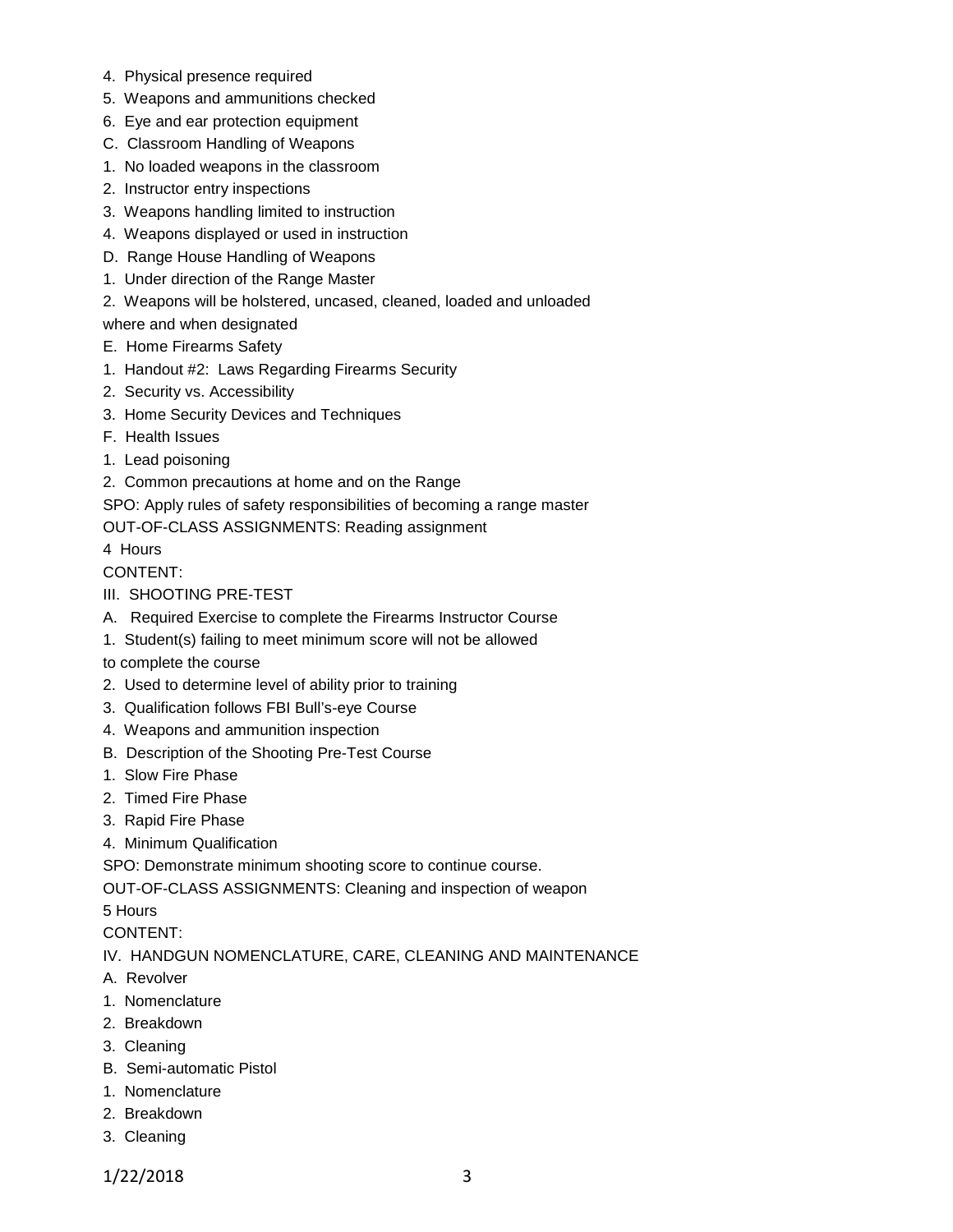- C. Maintenance and Care of Weaponry
- D. And "repair"

SPO: Demonstrate knowledge of proper maintenance of weaponry

OUT-OF-CLASS ASSIGNMENTS: Practice breakdown and cleaning of weapon

3 Hours

CONTENT:

V. RANGE FIRST AID FOR INSTRUCTORS

SPO: Choose proper technique of first aid when applicable

OUT-OF-CLASS ASSIGNMENTS: reading assignment with review of First Aid instructions

4 Hours

CONTENT:

- VI. SHOOTING FUNDAMENTALS LECTURE
- A. Foundation of Good Shooting
- 1. Consistent weapon performance
- 2. Consistent ammunition performance
- 3. Consistent shooter performance
- B. Target Shooting vs. Combat Shooting
- 1. Balance between speed and accuracy
- 2. Shot accountability
- C. Types of Paper Targets
- 1. Purpose and Uses
- 2. Economic Considerations
- 3. Backings
- D. Steel Reactive Targets
- 1. Background
- 2. Setback Distance
- 3. Target Slicking
- 4. Target Placement
- 5. Target Inspection
- 6. Firing Line Safety/Shooter Protection
- 7. Ammunition Considerations
- C. Fundamentals
- 1. Stance
- 2. Grip
- 3. Sight Alignment
- 4. Sight Picture
- 5. Trigger Control
- 6. Breathing
- 7. Follow-through
- D. Bull's Eye Shooting
- 1. Why Bull's-eye Training
- 2. Bull's-eye shooting on range
- E. Bull's-eye target for score
- 1. Determine increase in ability
- 2. Discovery of shooting problems and correction
- F. Practice Exercise on Bull's-eye Targets
- 1. Working on Score Improvement
	- 2. Shot evaluation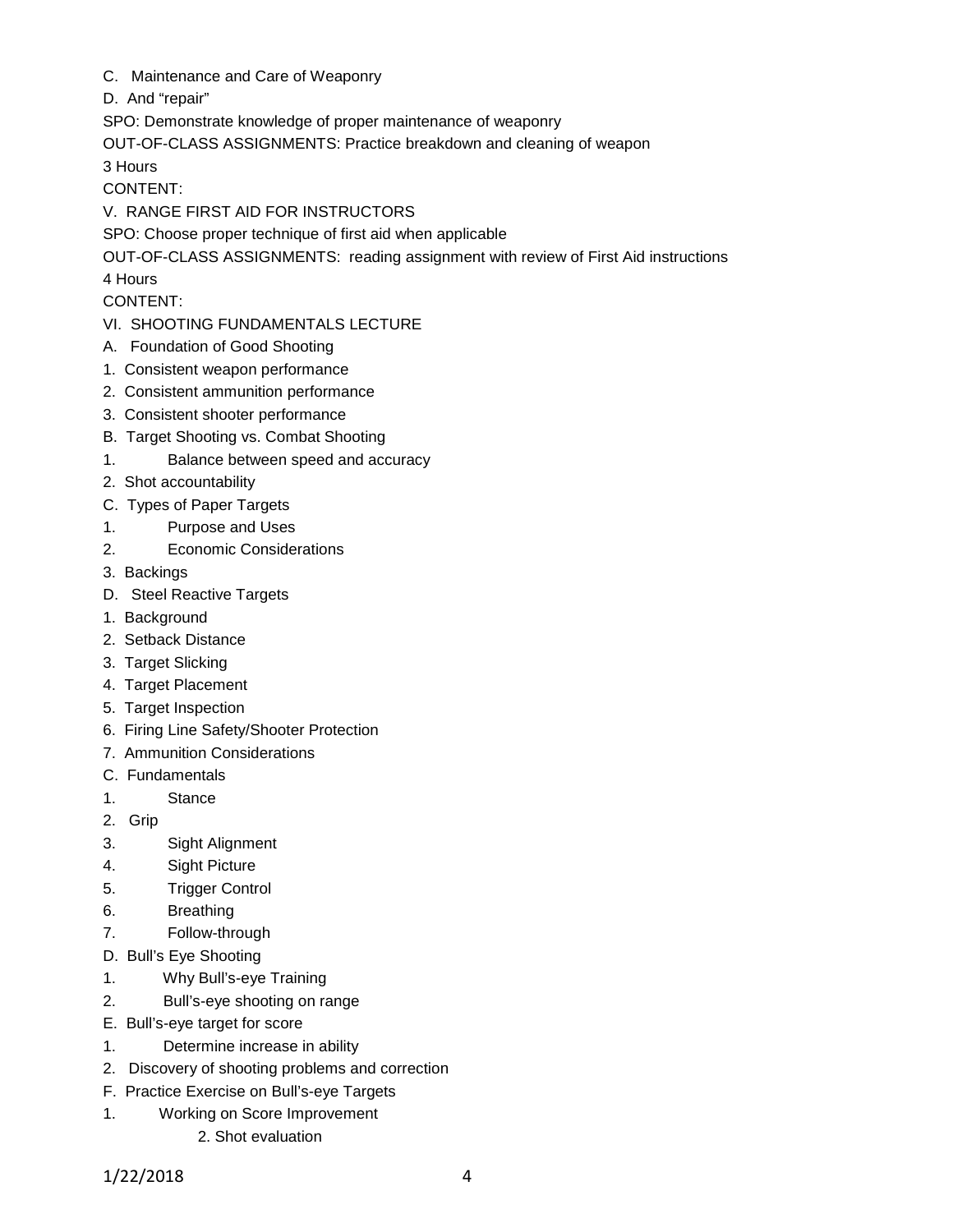SPO: Identify between target shooting and combat shooting

OUT-OF-CLASS ASSIGNMENTS: Practice Bull's-eye target shooting to improve score 4 Hours

CONTENT:

VII. RANGE, TOWER AND LINE OPERATIONS LECTURE

- A. How to run a Firing Line
- 1. Range Master Duties
- 2. Equipment Preparation
- 3. Safety Hazard Violations
- B. Range Commands
	- 1. Target Range
		- 2. Combat Range
- C. Range Operation Required Practical Exercises
- 1. Each student will verbally give commands running the range

with dry and live fire

SPO: Define the Range Masters duties of a Range Operation Exercise

OUT-OF-CLASS ASSIGNMENTS: Make a action plan of how to run a firing line 7 Hours

CONTENT:

VIII. INSTRUCTOR DEVELOPMENT

A Introduction

1 Instructor must develop and maintain positive interpersonal

communication skills with their students

2. Instructors are expected to recognize and apply various adult

learning strategies and to utilize effective ways of training,

teaching, and communicating

B. Discuss Reasons For Developing Positive Communication Skills, To Include:

- 1. Better interpersonal and professional relationships
- 2. Job satisfaction/success and reputation
- 3. Professional and personal safety/liability
- 4. Reduces stress
- 5. Enhances ability to reach goals
- 6. Establishes rapport

C. Identify The Basic Components Of The Communication Process,

Including:

- 1. Sender of the message
- 2. Receiver of the message
- 3. The message itself
- 4. Context of the message
- 5. The channel used to convey the message
- 6. Noise and filters (both the sender's and receiver's)
- 7. Feedback on the message
- D. Recognize The Communication Skills Needed To Deliver Effective

Training, Including:

- 1. Verbal and non-verbal
- 2. Effective active listening
- 3. Recognizing and overcoming barriers to communication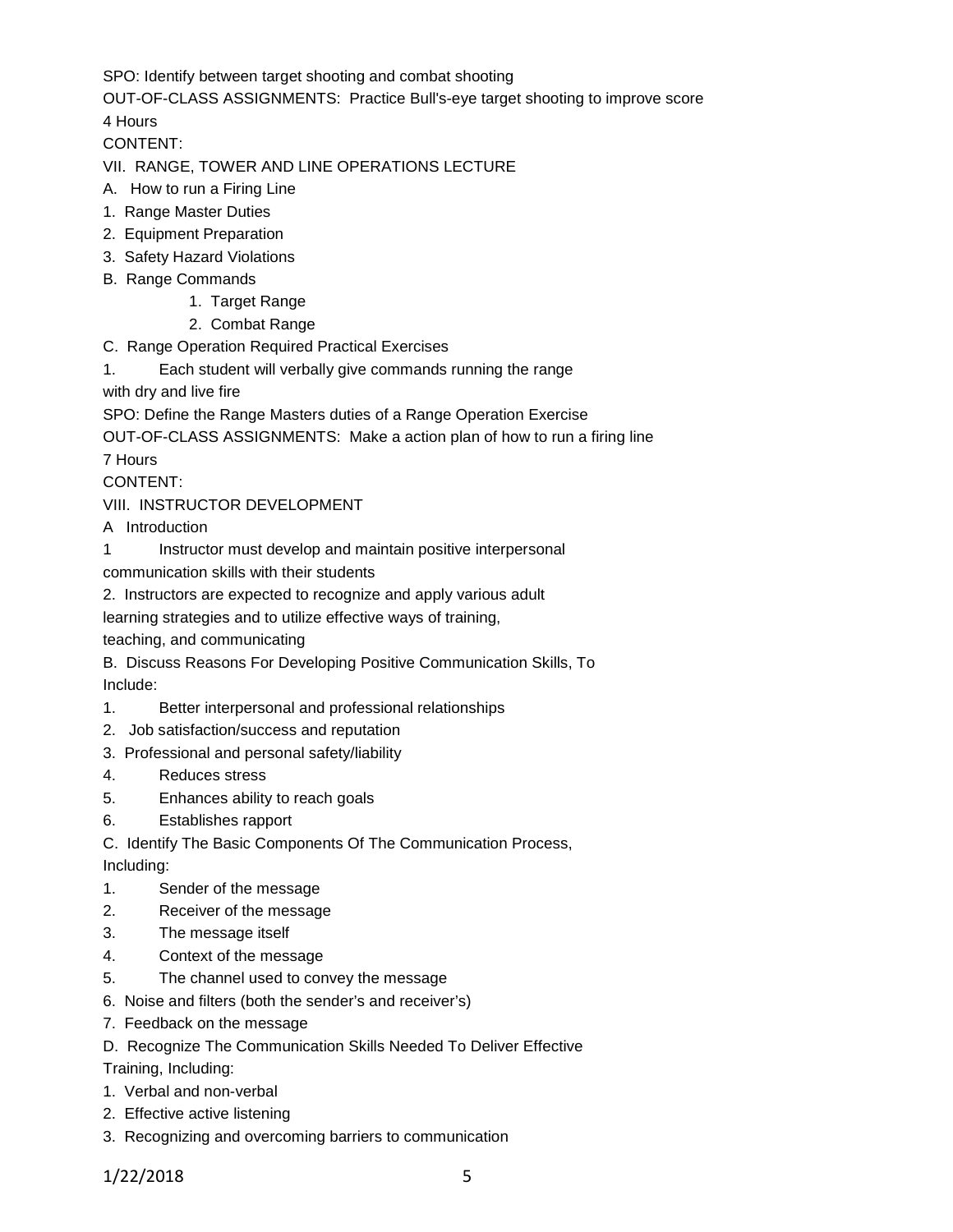- E. Identify And Explain Components Of Effective Training, Including:
- 1. Instructor qualities
- 2. Presentation skills
- 3. Teaching/Training styles
- 4. Teaching/Training aids
- 5. Training plans
- F. Compare And Contrast The Elements Of Student-Centered Vs.

Teacher-Centered

Learning, Using The RIDEM Acronym

- 1. Student Centered
- 2. Instructor Centered

3. RIDEM Theory utilizing the Handout #3 entitled "RIDEM Article and RIDEM Checklist"

G. Analyze Adult Learning Styles (E.G. Visual, Auditory, And Kinesthetic)

And Learning Domains (E.G. Affective, Cognitive, And Psychomotor) And How They Impact The Learning Process

1. Learning Styles as introduced by the REQUIRED VIEWING of

POST "Trainee Learning Styles Scenario Video"

2. Learning Domains with Handout #4 "perceptual Learning Styles"

- 3. Adult Learning Concepts
- H. Discuss Other Factors Or Issues That May Impact The Learning Process
- 1. Learning Environment
- 2. Student Factors
- 3. Other outside factors

I. Identify And Explain Qualities Of Successful Teachers, Which May Include:

- 1. Caring/Passion
- 2 Knowledge (Subject Matter Expert/Resource)
- 3. Skill as exampled by the Handout #5 "Good Teaching"
- 4. Motivation
- 5. Focused on values
- 6. Analyze Personal Strengths And Weaknesses As A Trainer

7. REQUIRED EXERCISE to develop a training plan concerning an

aspect of firearms instruction using a common instructional design method, which may include:

- 1. Access performance in the Instruction Game Exercise
- 2. Introduction (Performance objectives are explained)
- 3. Presentation (Impart the new knowledge or skill)
- 4. Application (Opportunity to put new knowledge or skill to use)

5. Test (Evaluation of progress – holds the learner

accountable)

6. Utilize and add to discussions the Handout #6: "Selecting

a Delivery Strategy"

- 7. Develop Learning Activities
- 8. Create Useful Training And Instructional Aids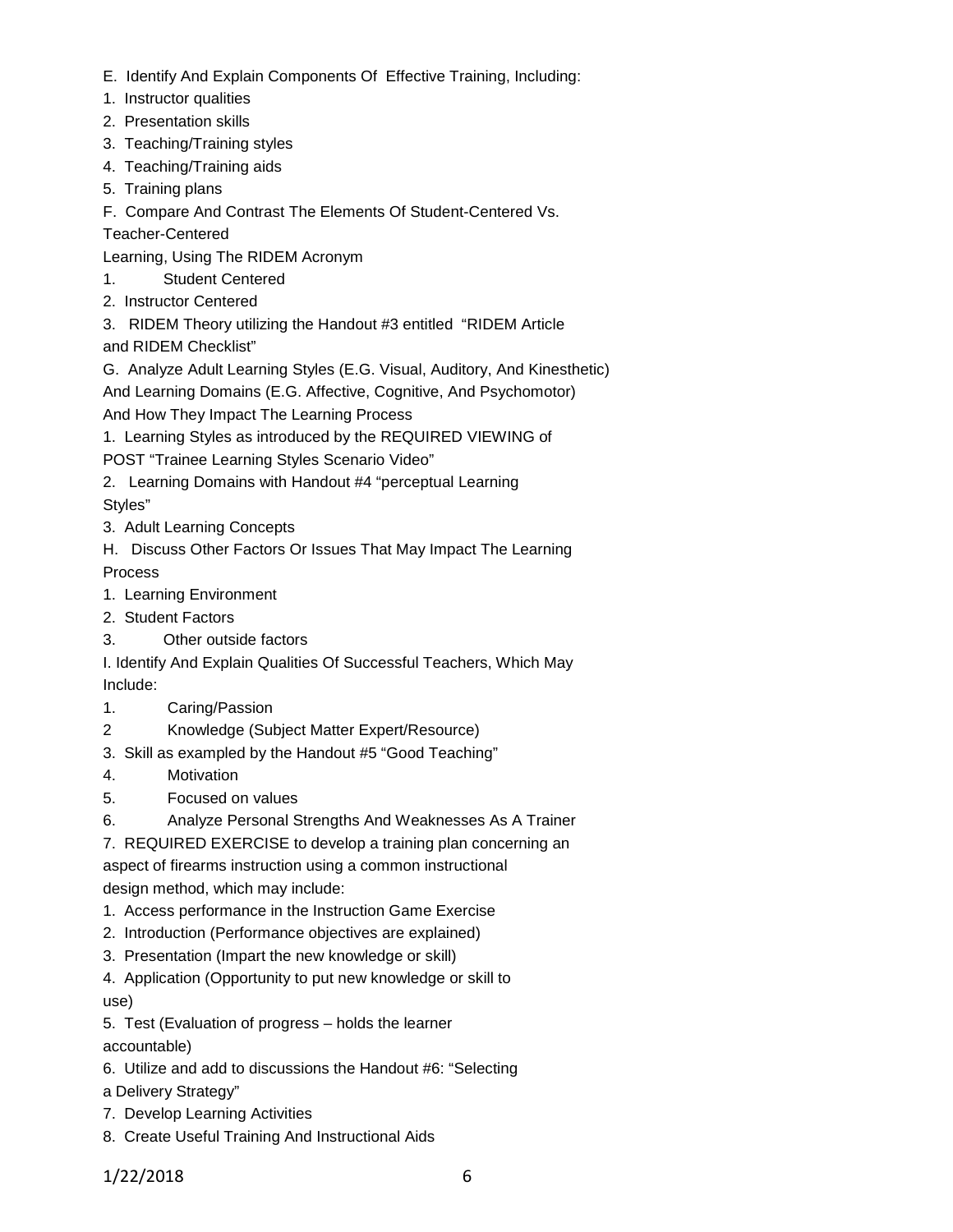SPO: Identify and explain qualities of successful teachers and other factors or issues that may impact the learning process.

OUT-OF-CLASS ASSIGNMENTS: Develop a training plan concerning an aspect of firearms instruction using a common instructional design method.

1 Hours

CONTENT:

- IX. LESSON PLANNING EXERCICE
- A. Required Exercise for Day 10: The students will prepare an outline of a
- pertinent "firearms instruction " topic for final presentation at the

conclusion of the course.

1. Topics will be chosen from the "List of Topics" (Handout #7)

## Finished

outline due in class at the start of Day 5.

- 2. Topics will not be duplicative and not "team" presented
- B. Use of IPAT or similar presentation guideline.
- C. Format will be basis for student's presentation during the last day of

## course

- 1. Presentation to be at least 15 minutes in length
- 2. Presentation to include safety considerations
- 3. Goals and objectives of lesson to be clearly stated
- 4. Written evaluations from other students will be utilized

SPO: Construct lesson plans and develop learning activities

OUT-OF-CLASS ASSIGNMENTS: Prepare an outline of a pertinent "firearms instruction" topic for final presentation at the conclusion of the course.

4 Hours

CONTENT:

X. HANDGUN SHOOTING LECTURE AND PRATICALS FOR THE RANGE

A. Position Shooting

- 1. Prone
- 2. Kneeling
- 3. Standing
- 4. Long range handgun
- B. Loading Techniques
- C. Pistol Exercises
- 1. Positions and Commands
- 2. Loading Commands
- 3. Firing Line Practice
- D. Use of "Red Handle" weapons and dry firing techniques

1. Deactivated or "Red Handle" Weapons

- 2. How to use them
- E. Dry Firing Safety
- 1. Never with live rounds loaded

2. Use of Deactivated or Red Handle Weapons is highly

recommended

3. Use of a live weapon should be supervised and always double cleared

- 4. Basic Safety Review "Three Major Rules"
- 5. Slow, repetitive consistent, form-centered practice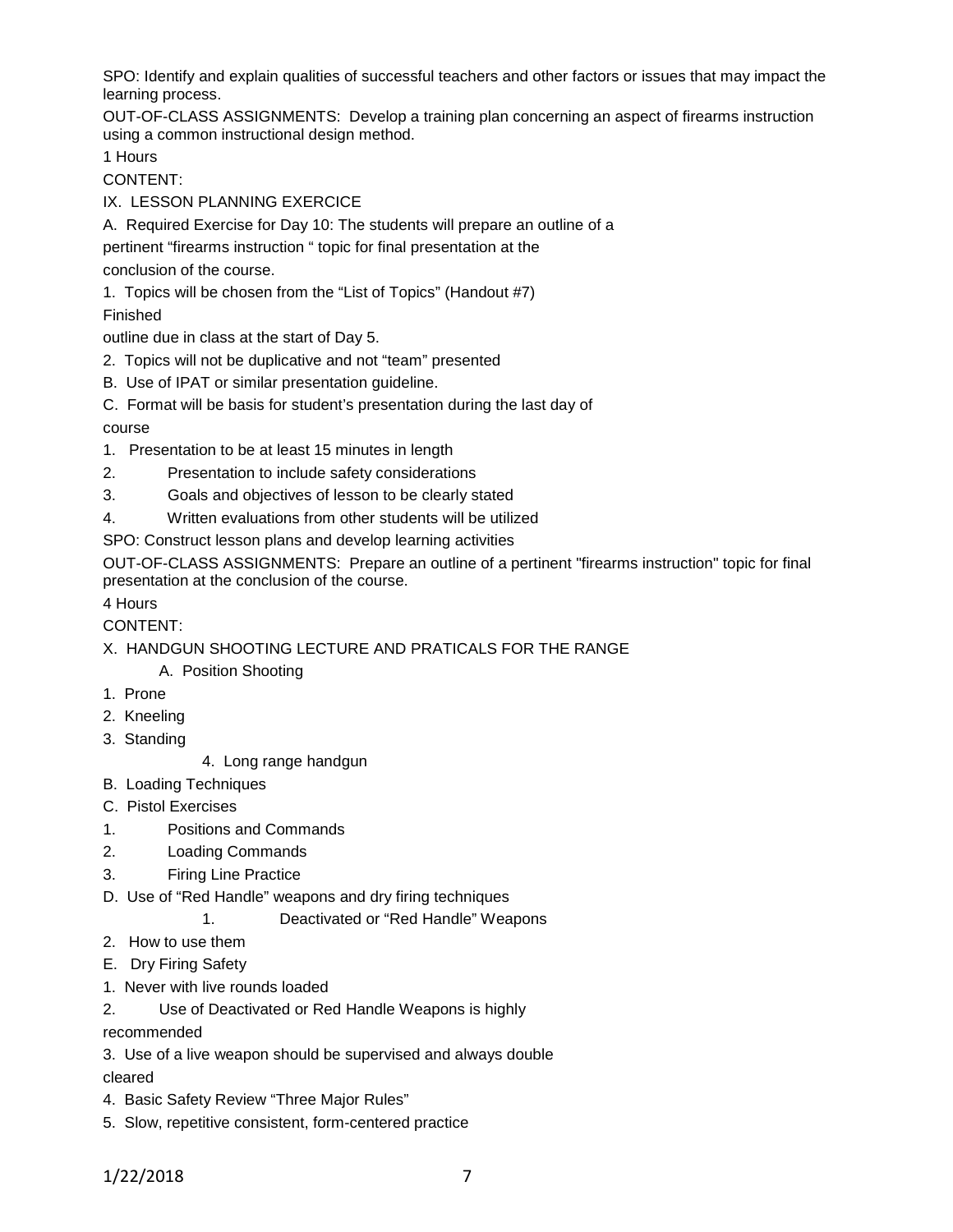## F. Dry Fire Weapons Handling

1. Holstering and Un-holstering practice (note – this is not a "draw"

drill")

- 2. Safety Check Drill
- 3 Loading Drill
- 4. Sight Acquisition Drills
- 5. Trigger Control Drills
- G. Stress Courses
- 1. Purpose of the Stress Shooting Course
- 2. Shooting Courses

SPO: Demonstrate techniques for loading and unloading firearm, assembly and disassembly of weapon and utilizing drills to achieve skills.

OUT-OF-CLASS ASSIGNMENTS: Practice loading and unloading of weapon and holstering and unholstering drills.

2 Hours

CONTENT:

## XI. COMMON SHOOTING ERRORS

A. Instructor Requirements and the Performance Challenged Student

- 1. Observe
- 2. Detect
- 3. Explain
- 4. Correct
- B. Most Common Marksmanship Errors
- 1. Anticipation
- 2. Trigger Control
- 3. Framing the Shot
- 4. Sight Focus
- 5. Follow Through
- 6. Grip
- 7. Sight Alignment
- 8. Sight Picture
- 9. Breaking the Wrist

SPO: Analyze the most common marksmanship errors and how as an instructor to correct .

OUT-OF-CLASS ASSIGNMENTS: Review handout regarding shooting errors

2 Hours

CONTENT:

## XII. TARGET ANALYSIS AND STUDENT SHOOTING ISSUES

- A. Using clues from the target
- 1. Observe, detect, explain, correct
- 2. Potential Causes
- 3. Multiple Issues
- B. Right and Left Handed Shooters
- 1. Differences in shot placement and evaluation
- C. Exercises and Examples Target Analysis Practical Exercise

Two relays of 30 round bull's-eye course, with alternate relay

conducting target analysis.

- 1. Physical Problems
- 2. Mental Problems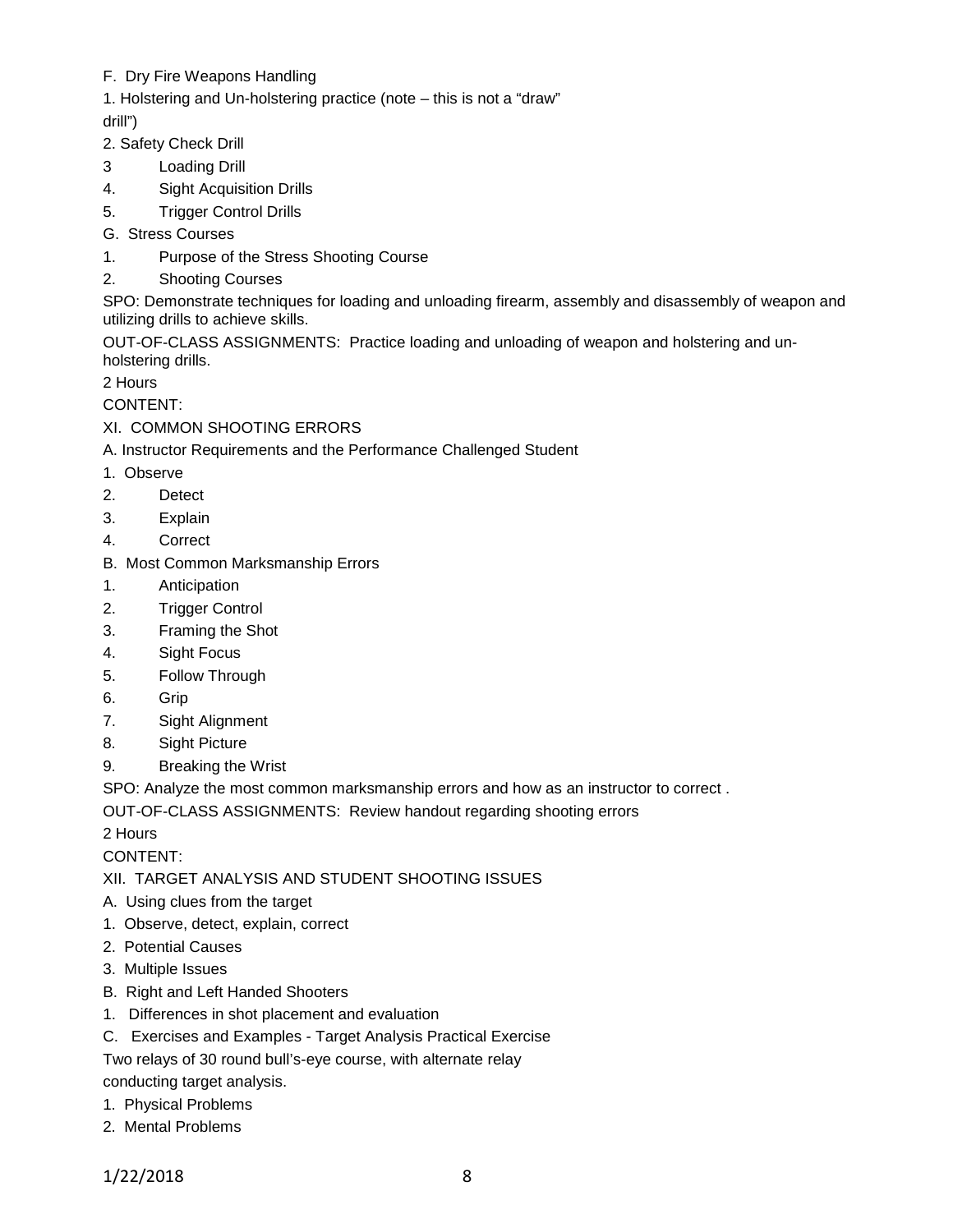- B. Evidence of Issues
- 1. Shots High on Target
- 2. Shots Left on Target
- 3. Shots Right on Target
- 4. Shots Low on Target
- 5. Shots Scattered on Target

SPO: Recognize a students shooting issue and be able to correct error

OUT-OF-CLASS ASSIGNMENTS: Reading assignment

1 Hours

CONTENT:

XIII. FIREARMS LEGAL ISSUES AND USE OF FORCE

- A. Deadly Force
- 1. Legal aspects and cases
- B. Moral Aspects Facilitated Discussion
- C. Department Policy
- 1. Officers must know and follow their department policy.
- 2. Failure to follow department policy can lead to civil and

administrative liability.

- 3. Warning shots
- 4. Moving vehicles.
- 5. Juveniles.
- 6. Non-violent fleeing felons
- 7. Shooting from a moving vehicle
- D. Civil Liability
- 1. State
- 2. Federal
- 3. Vicarious Liability

SPO: Identify the proper Use of Force techniques/skill needed for an arrest during role play exercises. OUT-OF-CLASS ASSIGNMENTS: Review department's policy on Use of Force

7 Hours

CONTENT:

XVI. SHOTGUN FUNDAMENTALS AND ADVANCED SHOTGUN

- A. Fundamentals of Shotgun
- 1. Nomenclature
- 3. Position of Weapon
- 4. Grip
- 5. Loading and Cycling Drills Position of Weapon
- 6. Sight Alignment and Point Shooting
- 7. Trigger Control
- B. Shotgun Maintenance/Cleaning
- C. Shotgun Ballistics
- 1. Long Range
- 2. Short Range
- D. Slings
- 1. How to Use
- 2. Transitioning to Handguns
	- 3 Combat Shotgun
- E. Shooting Positions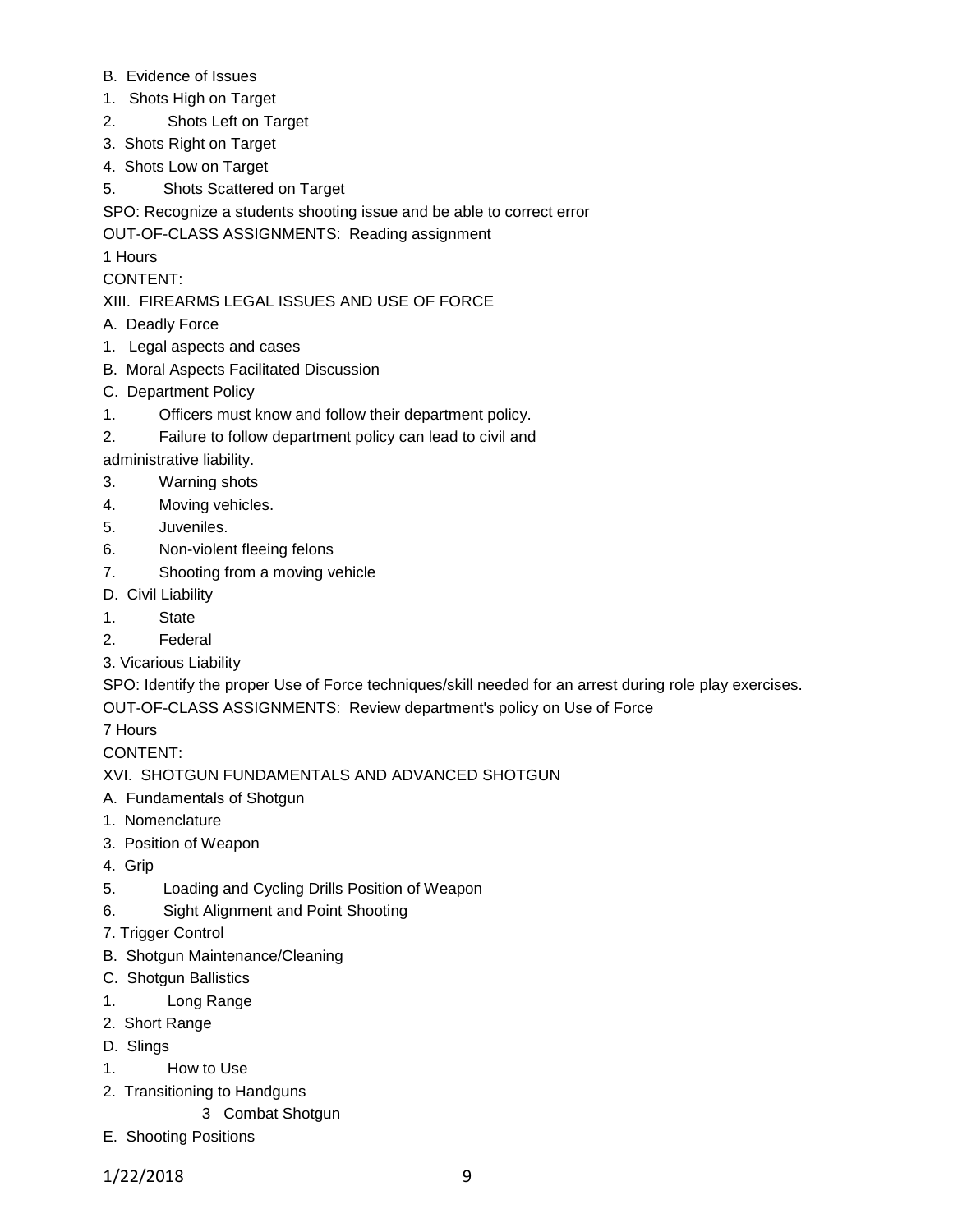- 1. Standing
- 2. Kneeling
- 3. Prone
- F. FBI Shotgun Qualification Course
- 1. 50-yard 30 seconds 2 Rounds Slug
- 2. 25-yard 45 seconds, 5 Rounds Slug
- 3. 15-yard 4 rounds Slug
- 4. 7-yard Line Stage 5 Rounds .00 Buck
- 5. Successful completion is 80 out of 100
- SPO: Demonstrate proper shotgun maintenance/cleaning procedures
- OUT-OF-CLASS ASSIGNMENTS: Cleaning and maintenance of shotgun.

4 Hours

CONTENT:

# XV. BASIC COMBAT COURSE SHOOTINGS

- A. Fundamentals
- B. Cover and Concealment
- C. Bouncing Bullets
	- 1. Using the Techniques
	- 2. Recognizing the Potential for Being Hit
- D. Movement
- E. Combat Loading

SPO: Demonstrate combat shooting fundamentals learned in class during class exercises.

OUT-OF-CLASS ASSIGNMENTS: Practice combat loading techniques

4 Hours

- XVI. TACTICAL RIFLE
- A. Introduction to M-16,
	- 1. Nomenclature
	- 2. Loading
- 3. Clearing Jams
- 4. M-16 Disassembly
- 5. M-16 Cleaning and Care
- B. Demonstration and Practice
- 1. Standing
	- 2. Prone
	- 3. High Kneeling
- 4. Low Kneeling
- C. Movement Techniques Demonstration and Practice
- 1. Single person Deployment
- 2. Two Person or Team Deployments
- D. Weapon Transition Training
- 1. Slinging Techniques
- 2. Handgun to M-16 and Back
- 3. Impact Weapons
- SPO: Demonstrate the ability to shoot the rifle and qualify in all positions.

OUT-OF-CLASS ASSIGNMENTS: Cleaning and maintenance of rifle

XVII. RANGE PRACTICE

- A. Review of all Techniques Introduced
- 1. Deployments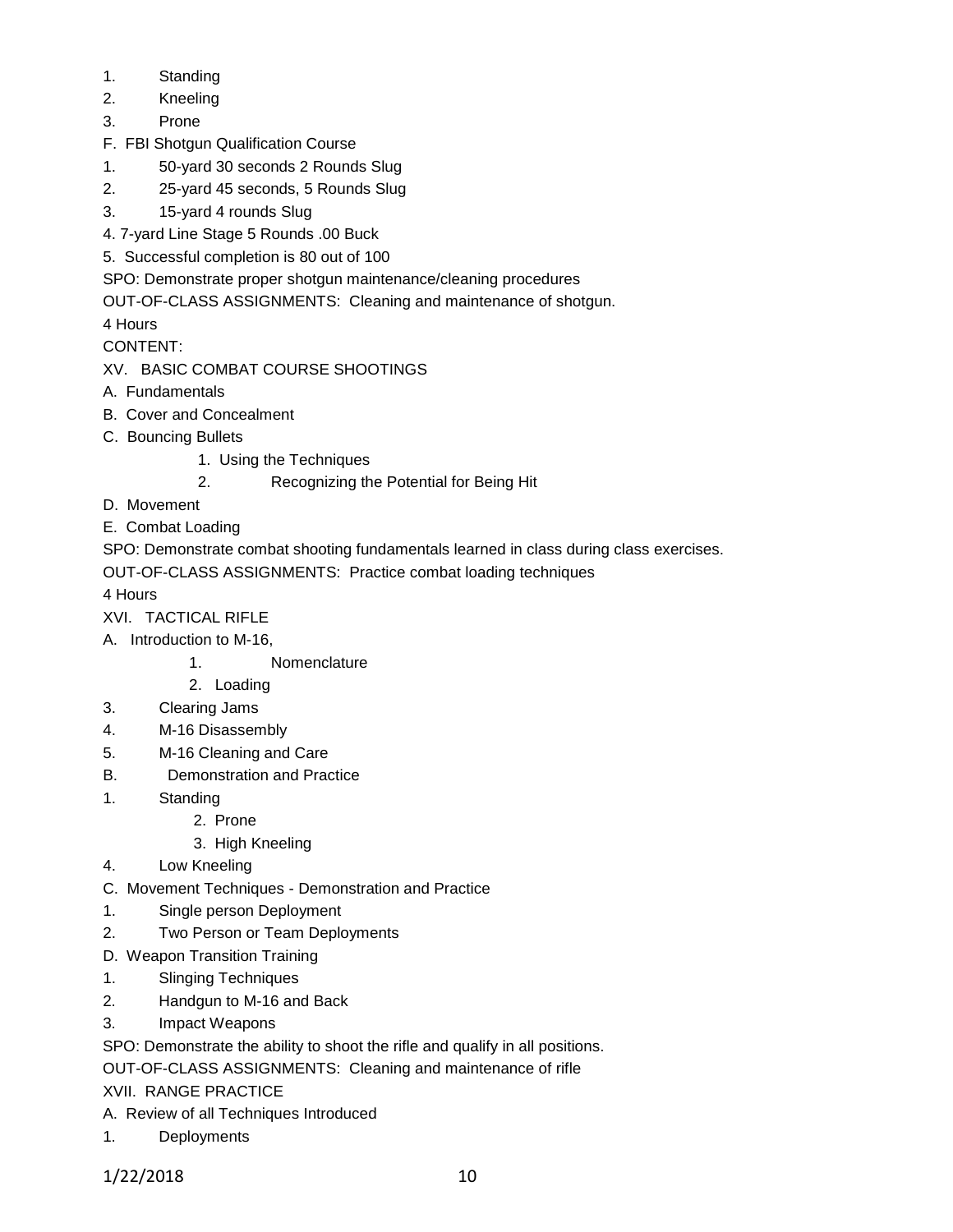- 2. Positioning
- 3. Transitioning
- B. Range Safety and Evaluation
- 1. Firing the Weapons
- 2. Courses of Fire
- 3. Practical Exercises
- 4. Correcting Errors

4 Hours

- XVIII. RANGE QUALIFICATION COURSES
- A. Handgun Qualification and Range Firing Line Management Practice
- B. Shotgun Qualification and Range Firing Line Management Practice
- C. Tactical Rifle Qualification and Range Firing Line Management Practice 4 Hours

XIX STUDENT PRESENTATIONS/COURSE CRITIQUE AND EVALUATIONS PRESENTATIONS WILL FOLLOW THE GUIDELINES AS GIVEN ON DAY 4 OF COURSE.

## **METHODS OF INSTRUCTION:**

Written exam, teaching exercise, oral teaching presentation, homework, practical application at range.

## **METHODS OF EVALUATION:**

CATEGORY 1 - The types of writing assignments required: Percent range of total grade: 20 % to 35 % Written Homework

CATEGORY 2 -The problem-solving assignments required: Percent range of total grade: 20 % to 35 % Homework Problems Exams

CATEGORY 3 -The types of skill demonstrations required: Percent range of total grade: 40 % to 50 % Class Performance/s Performance Exams

CATEGORY 4 - The types of objective examinations used in the course: Percent range of total grade: 20 % to 35 % Multiple Choice True/False

### **REPRESENTATIVE TEXTBOOKS:**

### **ARTICULATION and CERTIFICATE INFORMATION**

Associate Degree: CSU GE: IGETC: